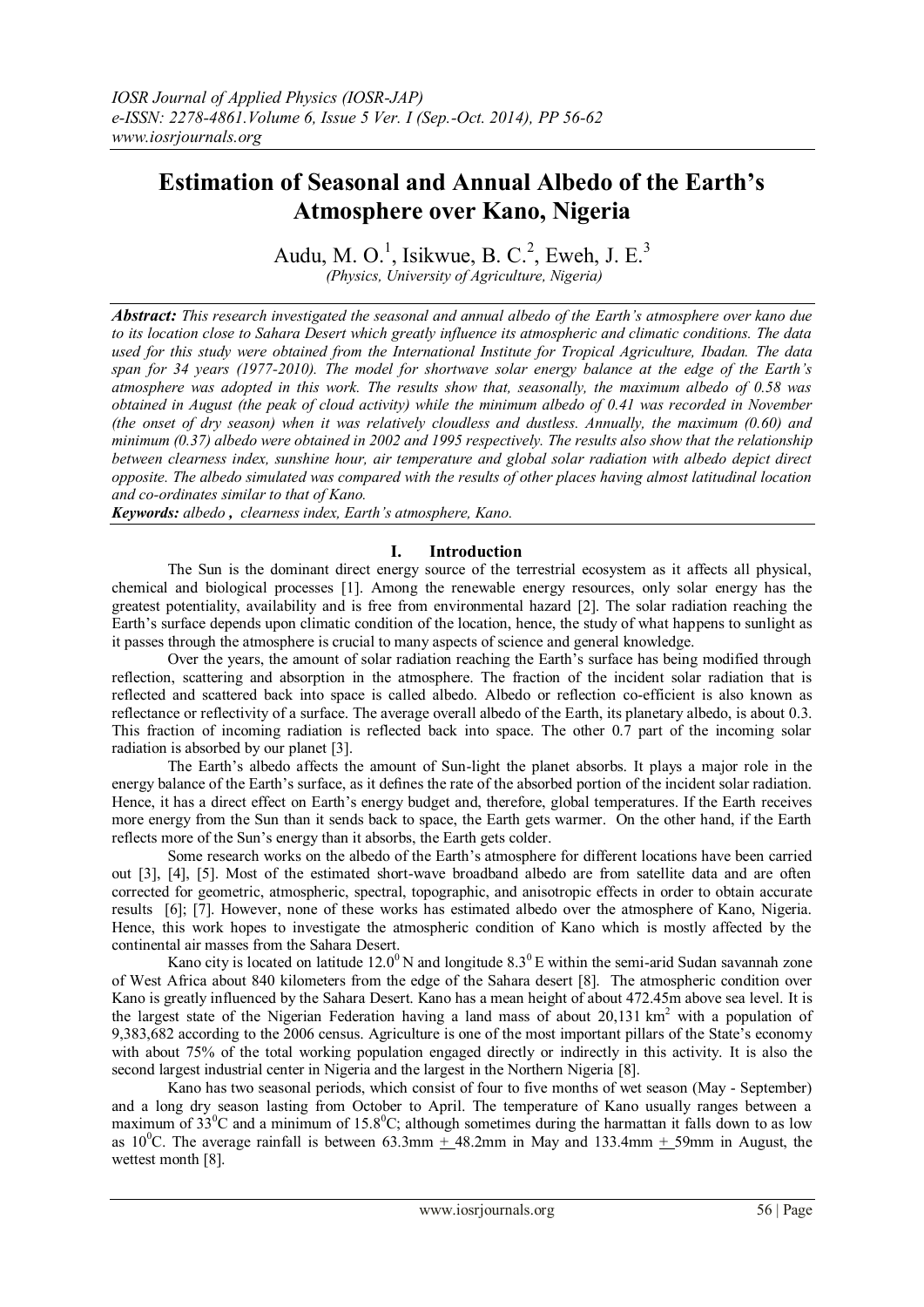## **II. Sources Of Data And Method Of Analysis**

The monthly mean daily global solar radiation, sunshine hour and air temperature data used in this research were obtained from the International Institute for Tropical Agriculture, Ibadan, Nigeria. The data span for 34 years (1977-2010).

Short wave solar energy balancing at the edge of the atmosphere can be computed using the relation given by [9] as:

$$
\frac{H_m}{H_o} + \frac{H_a}{H_o} + \frac{H_r}{H_o} = 1\tag{1}
$$

Where  $H_m$  is the global solar radiation,  $H_o$  is the extraterrestrial radiation incident on the surface of the Earth at the edge of the Earth's atmosphere,  $H_a$  is the absorbed solar radiation,  $H_r$  is short wave reflected radiation,  $\frac{H_m}{H_0}$  is the ratio of the global to the extraterrestrial radiation called clearness index and  $\frac{H_a}{H_0}$  is the fraction absorbed called the absorption coefficient or absorptance.

 $\frac{H_a}{H_0}$  has been found to be very small compared to the other ratios, hence negligible i.e.  $\frac{H_a}{H_0}$  < 1, [9]. Equation (1) then becomes:

$$
\frac{H_m}{H_0} + \frac{H_r}{H_0} \approx 1\tag{2}
$$

Therefore, the reflectivity or albedo can be estimated using:

$$
\frac{H_r}{H_0} = 1 - \frac{H_m}{H_0} \tag{3}
$$

The extraterrestrial radiation,  $H_0$  is the solar radiation received at the top of the Earth's atmosphere from the Sun on a horizontal surface and it is considered as the incident solar radiation. The monthly mean daily extraterrestrial radiation. H<sub>o</sub> on a horizontal surface was computed from the equation of Duffie and Beckman (1991)[10] given as:

$$
H_o = \frac{24}{\pi} G_{sc} \left\{ \left[ 1 + 0.0033 \left( \frac{360 \text{ J}}{365} \right) \right] \left[ \left( \frac{\pi}{180} W_s \sin \emptyset \sin \delta + \cos \emptyset \cos \delta \cos W_s \right) \right] \right\}
$$
 (4)  
where W<sub>s</sub> is the sumrise, sunset hour angle given by [11] as:  
W<sub>s</sub> = cos<sup>-1</sup> (-tan  $\emptyset$  tan  $\delta$ ) (5)

 $\phi$  and  $\delta$  are the latitude and declination angles respectively. The value of declination was computed from the equation of [12] as:

$$
\delta = 23.45 [360 \left( \frac{J+284}{365} \right)] \tag{6}
$$

where J is the day number of the year (known as the Julian day).  $G_{sc}$  is the solar constant in MJm<sup>-2</sup>day<sup>-1</sup>. The value of  $G_{sc}$  used in this work was 4.921MJm<sup>-2</sup>day<sup>-1</sup>.

By substituting the value of  $G_{\rm sc}$  and equations (5) and (6) into equation (4), the monthly mean daily extraterrestrial radiation, H<sub>o</sub> on a horizontal surface was computed. Subsequently, this was used as one of the input data in computing the reflection co-efficient using equation (3). The annual mean global solar radiation, sunshine hour, air temperature and albedo were computed from the monthly means.

#### **III. Results**

The comparison between monthly mean clearness index and reflection co-efficient is presented in Figure 1a. The trend in variation of monthly mean air temperature with reflection co-efficient, variation of monthly mean sunshine hour with reflection co-efficient and variation of monthly mean global solar radiation with reflection co-efficient are shown in Figures 2a-4b. The variations of annual means albedo with clearness index, air temperature, sunshine hour and global solar radiation are shown in Figs. 1b- 4b respectively.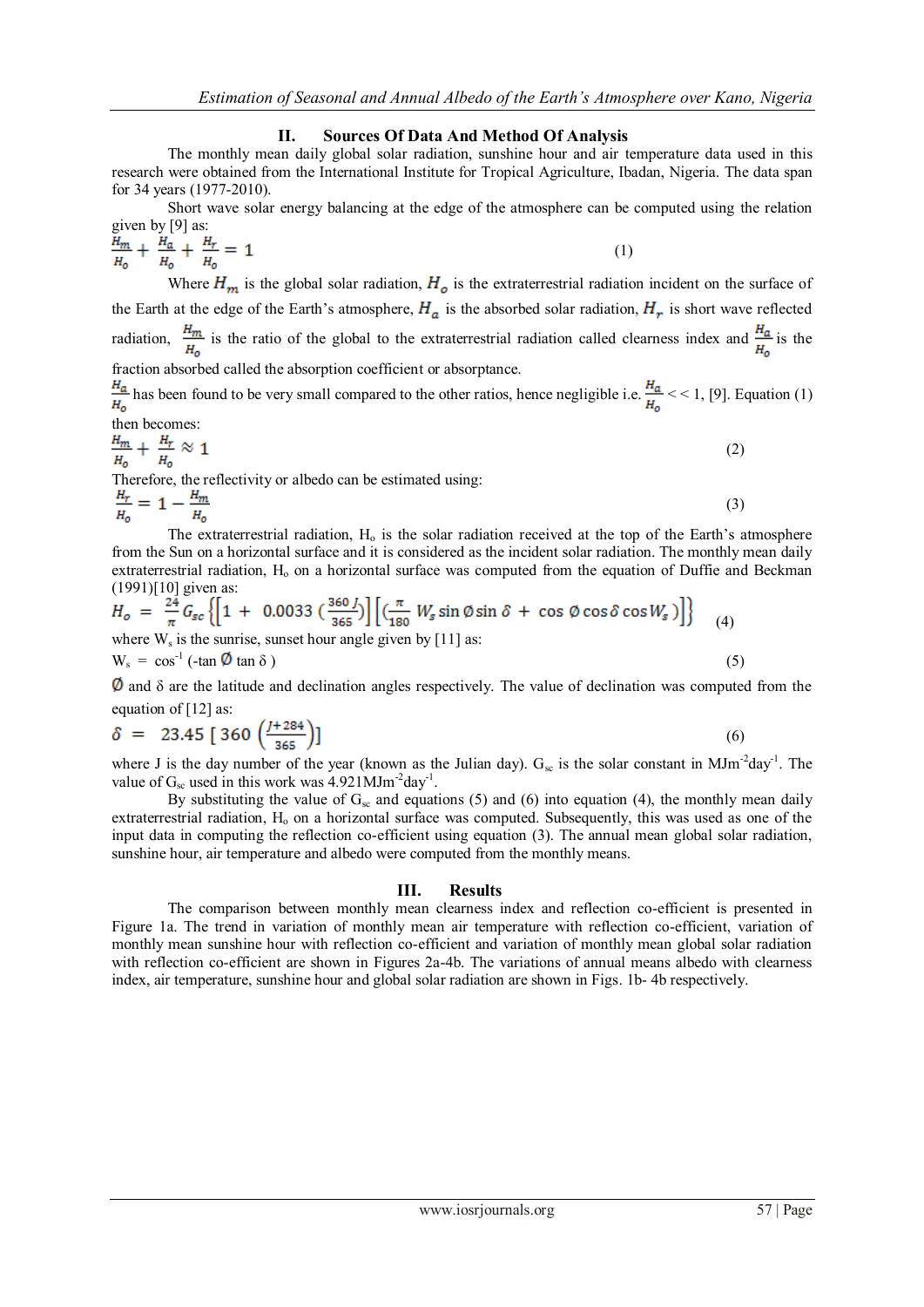

**Figure 1a : Comparison between monthly mean clearness index and reflection co-efficient.**



**Figure 1b : comparison between annual mean clearness index and reflection co-efficient.**



**Figure 2a: The trend in variation of monthly mean air temperature with reflection co-efficient**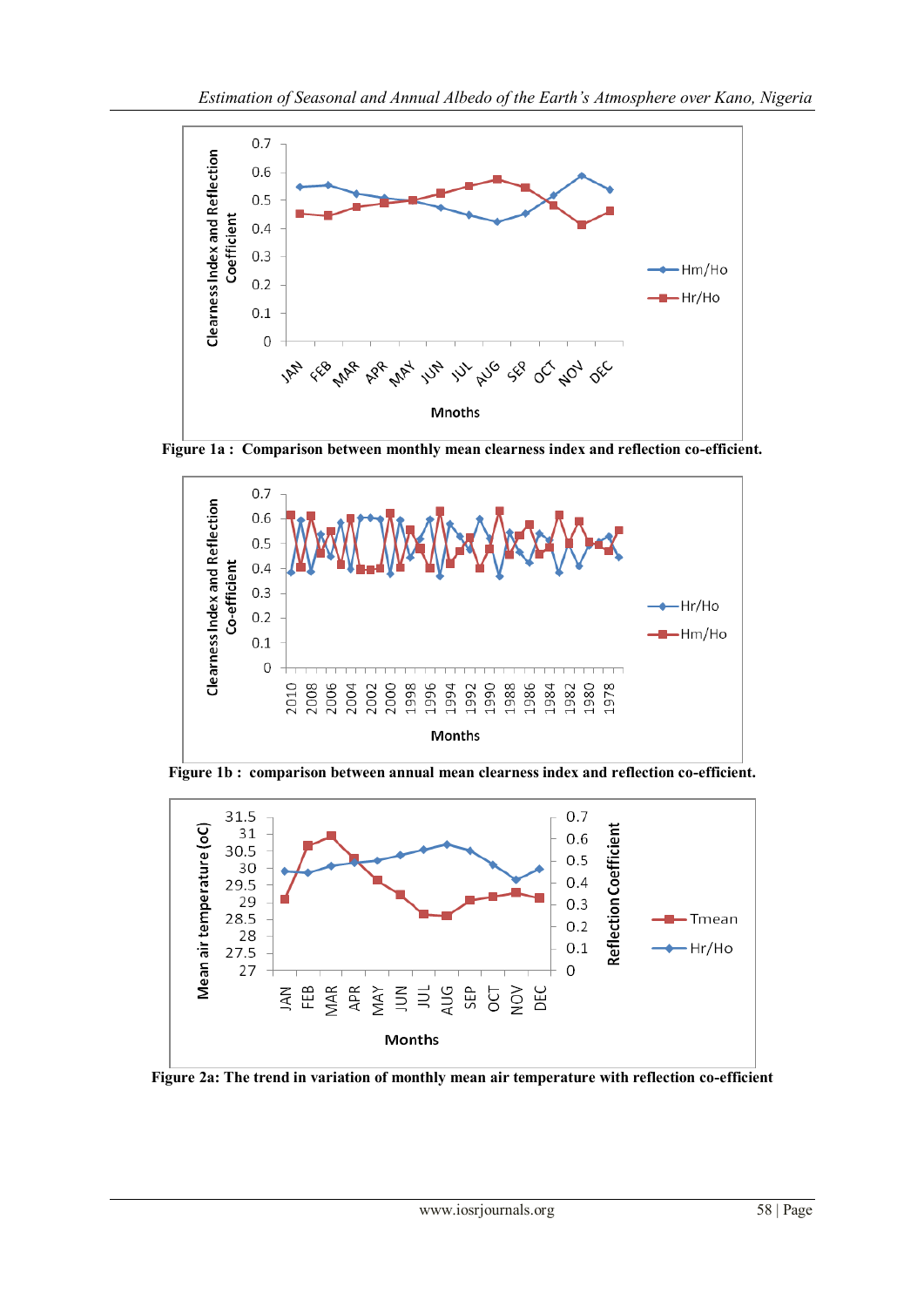

**Figure 2b: Variation of annual mean air temperature with reflection co-efficient**



**Figure 3a: variation of monthly mean sunshine hour with reflection co-efficient**



**Figure 3b: variation of annual mean sunshine hour with reflection co-efficient**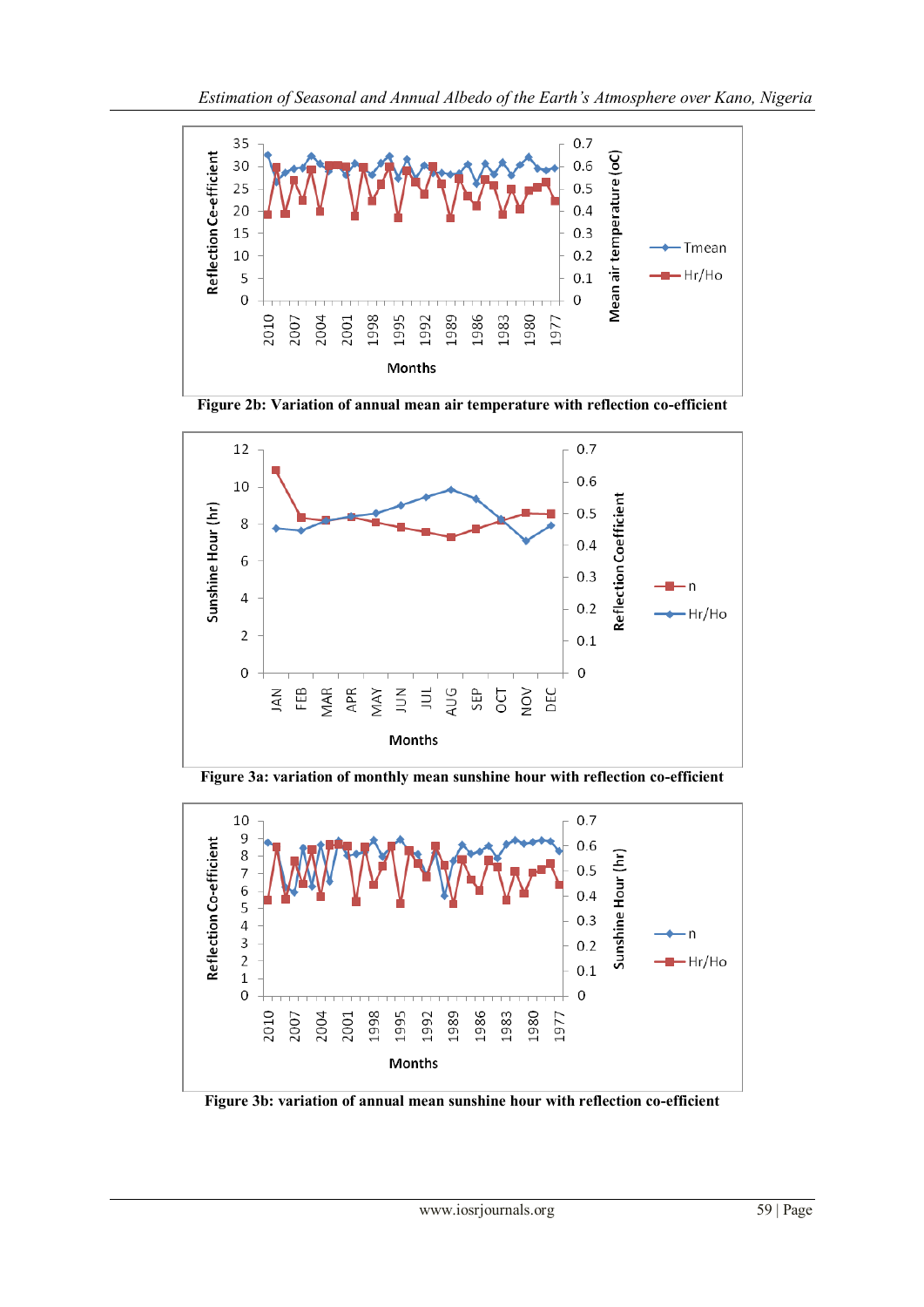

**Figure 4a: Variation of monthly mean annual global solar radiation with reflection co-efficient**



**Figure 4b: Variation of annual mean annual global solar radiation with reflection co-efficient**

## **IV. Discussion**

It could be observed from Fig. 1a that the highest reflection coefficient  $(H_m/H_0)$  of 0.58 was observed in August, the wettest month; this corresponds to the lowest clearness index  $(H_m/H_o)$  of 0.425. This was probably due to the rain bearing clouds which pervaded the sky in the rainy season. On the other hand, during dry season, the highest value (0.587) of  $H_m/H_0$  was observed in November which corresponds to the lowest value  $(0.41)$  of  $H_r/H_o$ . This may be due to the fact that the sky was cloudless and free from harmattan dust.

From Fig. 2, it could be observed that surface air temperature was high during dry season with the highest value (30.935 $^{\circ}$ C) in March while the lowest temperature (28.600 $^{\circ}$ C) occurred during rainy season in August when the sky is cloudy. This corresponds to the highest reflection coefficient. It implies that Earth's surface temperature decreases as the albedo increases because most of the solar radiations are reflected back into space. This inverse variation of Earth's surface temperature with albedo was observed by [3]. The highest  $(32.52^{\circ}C)$  and lowest  $(26.18^{\circ}C)$  annual mean air temperature was observed in 2010 and 1986 respectively.

From Fig. 3a, it could be observed that during rainy season when the sky is cloudy, the lowest sunshine hour (7.305 hrs) was observed in August and this corresponds to the highest value (0.575) of  $H_r/H_o$ . On the other hand, the highest sunshine hour (10.88 hrs) was observed during dry season in January when the sky is clear and much solar radiation reaches the Earth's surface. The variation of sunshine with albedo depicts direct opposite relationship since the available sunshine hour in any location is the function of the prevailing atmospheric condition. Similar variation could be observed in Fig. 3b.

Solar radiation values started with  $17.260$  MJm<sup>-1</sup>day<sup>-1</sup> in January and steadily increases to its peak  $(19.741 \text{ MJm}^{-1}$ day<sup>-1</sup>) in April. This value gradually decreases to its lowest value  $(16.366 \text{ MJm}^{-1}$ day<sup>-1</sup>) in August and rises again to 18.658 MJm<sup>-1</sup>day<sup>-1</sup> in November, before finally decreases to 16.841 MJm<sup>-1</sup>day<sup>-1</sup> in December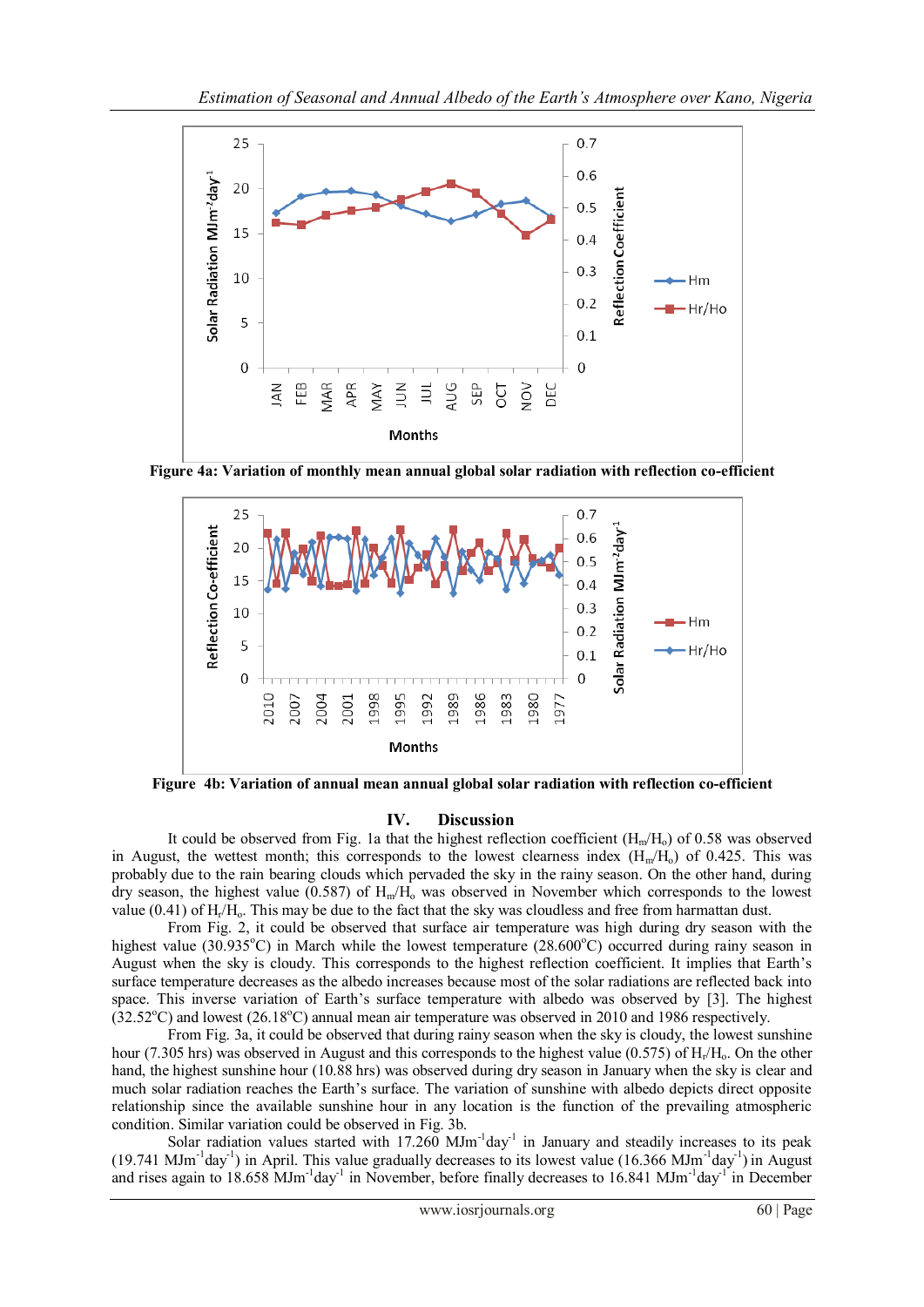(Fig. 4a). The reflection coefficient varies in opposite direction to the solar radiation with its peak value (0.575) during rainy season in August and lowest value (0.413) during dry season in November. The highest reflection co-efficient with the corresponding lowest solar radiation observed in August was probably due to the rain bearing clouds which pervaded the sky in the rainy season. It implies that more radiation was reflected back into space than received on the Earth's surface, hence, high brightness of the Earth's surface toward the space and low surface temperature of the Earth.

On the other hand, the high radiation observed in November and April during dry season was due to the fact that the sky was cloudless with little hamarttan dust, hence low albedo. It implies that the global solar radiation received on the Earth's surface was more than the reflected radiation lost into space. It also shows that the sky was relatively cloudless, albedo was relatively low and more radiation was available to the solar energy devices. The variation of annual mean global solar radiation with reflection co-efficient (Fig. 4b) also depict opposite variation as could be observed in Fig. 4a.

Annually, the highest (0.60) and lowest (0.37) albedo were obtained in 2002 and 1995 respectively. This corresponds to the lowest (0.40) and highest (0.63) clearness index and also that of solar radiation as 14.21 and 22.69 MJm<sup>-2</sup>day<sup>-1</sup> respectively in the same years. This is in line with the work of Isikwue *et al.* (2014a) [13]. It is interesting to note from the foregoing that solar radiation and the albedo depict direct opposite relationship while sunshine hour varies directly with the solar radiation. Also, air temperature varies in the same pattern with the solar radiation. This is because air temperature is the reflection of both the duration and intensity of the solar radiation incident on a given location [14]; [15].

The results show that in the period under study, about 41% - 57% of solar radiations in Kano are reflected into space during dry and rainy seasons respectively. This may be due to the cloudy nature of the atmosphere during rainy season and the influence of the harmattan dust from the Sahara Desert which affect the atmospheric condition over Kano. The albedo value obtained in this work ranged between 0.41 and 0.57. These values are not too far from those obtained by [3] in Ilorin  $(8^0 30' N, 4^0 34' E)$  but they are not too close due to latitudinal and physiological differences. Also, [4] in Maceio, Brazil ( $9^0$  40' S,  $35^0$  42' W) of coordinates almost similar to that of Kano obtained the albedo as 0.41 and 0.47. [5], also obtained o.5 and 0.7 as the albedo over the atmosphere of Makurdi  $(7^0 41' N, 8^0 37' E)$ .

## **V. Conclusion**

- $\triangleright$  The variation of albedo with clearness index, sunshine hour, surface temperature and solar radiation depict opposite relationship.
- $\triangleright$  The albedos estimated from this research are 0.4 and 0.6 during dry season (November) and rainy season (August) respectively.
- $\triangleright$  Annually, the maximum (0.60) and minimum (0.37) albedo were obtained in 2002 and 1995 respectively. Hence, further work to verify the relationship of albedo with other atmospheric parameters such as rainfall in these years is hereby suggested.
- $\triangleright$  The atmospheric conditions for Kano for the period under review vary from being cloudy, heavily laden with harmattan dust, cloudless (clear) to dustless (clean). Hence, the prospect of solar energy technology by the Practitioner as alternative energy resources in the state is high.

### **Acknowledgements**

We appreciate the International Institute for Tropical Agriculture, Ibadan, Nigeria for providing us with the data.

## **References**

- [1]. D. W. Madugu, F. W. Burari, and A. A. Bello. Experimental comparative study of the performances of constructed reliable model and standard pyranometer. Journal of Applied Sciences, 3 (2), 2010, 181-189.
- [2]. W. F. Burari and S. A. and Sambo. Model for the prediction of global solar radiation for Bauchi using meteorological data. Renewable Energy. 9(1&2), 2001, 30-33.
- [3]. E. B. Babatunde, O. A. Falaiye, and C. C. Uhuegbu. Simulated reflection SW-radiation and its characteristic variation at Ilorin, Nigeria. Nigeria Journal of Physics, 175, 2005, 193-201.
- [4]. J. L. De sonsa, M. Nicacio, and M. A. L. Monra. Solar Radiation Measurements in Maceio, Brazil, Renewable Energy. 30, 2005, 1203-1220.
- [5]. M. O. Audu and B. C. Isikwue. Estimation of the Albedo of the Earth's Atmosphere at Makurdi, Nigeria. International Journal of Scientific & Technology Research, 3 (4), 2014, 375-380. ISSN 2277-8616. www.ijstr.org.
- [6]. W. Zhao, M. Tamura, and H. Takahashi. Atmospheric and Spectral Corrections for Estimating Surface Albedo from Satellite Data using 6S Code. Remote Sensing of Environment. 76, 2000, 202 – 212.
- [7]. B. Pinty and D. A. Ramond. A Method for the Estimation of Broadband Directional Surface Albedo from a Geostationary Satellite. Journal of Applied Meteorology, 26, 1987, 1709-1722.
- [8]. A. Ibrahim. Efforts of the Shekarau admnistration in harnessing resources for social and economic development of Kano. A presentation to Course 28 of Command and Staff College Jaji, Research and Documentation Directorate 2, 2006.
- [9]. E. B. Babatunde. Some solar radiation ratios and their interpretations with regards to radiation transfer in the atmosphere. Nig. J. of Pure and Appl.Sc. 4, 2003.